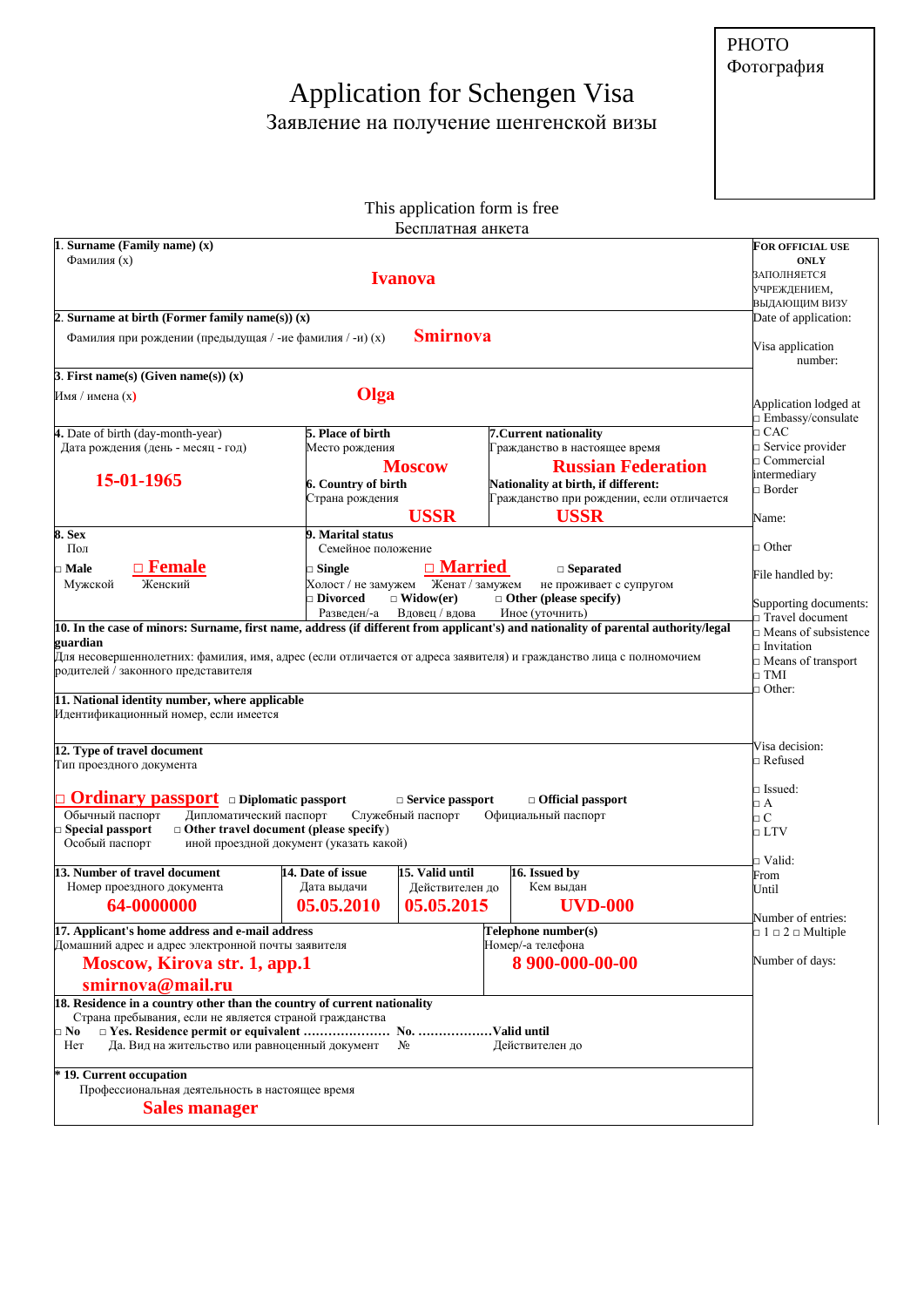| 20. Employer and employer's address and telephone number. For students, name and address of educational establishment.                                                                    |                                                                                                                               |  |  |  |  |  |  |
|-------------------------------------------------------------------------------------------------------------------------------------------------------------------------------------------|-------------------------------------------------------------------------------------------------------------------------------|--|--|--|--|--|--|
| Работодатель; адрес и телефон работодателя. Для студентов, школьников - название и адрес учебного заведения.<br>"COMPANY NAME", 100000, Moscow, Shchipok str., 11. Tel:+7 (495) 000-00-00 |                                                                                                                               |  |  |  |  |  |  |
| 21. Main purpose(s) of the journey:<br>Основная цель/-и поездки                                                                                                                           |                                                                                                                               |  |  |  |  |  |  |
| Tourism □ Business □ Visiting family or friends<br>$\Box$ Cultural $\Box$ Sports                                                                                                          |                                                                                                                               |  |  |  |  |  |  |
| Туризм<br>Посещение родственников или друзей<br>Деловая<br>Культура<br>Спорт<br>$\Box$ Official visit $\Box$ Medical reasons<br>Официальная Лечение                                       |                                                                                                                               |  |  |  |  |  |  |
| □ Study □ Transit<br>$\Box$ Airport transit<br>$\Box$ Other (please specify)                                                                                                              |                                                                                                                               |  |  |  |  |  |  |
| Учеба<br>Иная (указать)<br>Транзит<br>Транзит ч. аэропорт<br>22. Member State(s) of destination                                                                                           | 23. Member State of first entry                                                                                               |  |  |  |  |  |  |
| Страна(ы) назначения                                                                                                                                                                      | Страна первого въезда                                                                                                         |  |  |  |  |  |  |
| <b>The Netherlands</b>                                                                                                                                                                    | <b>Germany</b>                                                                                                                |  |  |  |  |  |  |
| 24. Number of entries requested<br>Виза запрашивается для                                                                                                                                 | 25. Duration of the intended stay or transit<br>Продолжительность пребывания или транзита                                     |  |  |  |  |  |  |
| □ Singl <u>e entry</u> □ Two entries □ Multiple entries                                                                                                                                   |                                                                                                                               |  |  |  |  |  |  |
| Однократного Двукратного<br>Многократного<br>въезда<br>въезда                                                                                                                             | 15<br>Indicate number of days<br>Указать количество дней                                                                      |  |  |  |  |  |  |
| въезда                                                                                                                                                                                    | * The fields marked with * shall not be filled in by family members of EU, EEA or CH citizens (spouse, child or dependent     |  |  |  |  |  |  |
|                                                                                                                                                                                           | ascendant) while exercising their right to free movement. Family members of EU, EEA or CH citizens shall present documents to |  |  |  |  |  |  |
| prove this relationship and fill in fields no 34 and 35.                                                                                                                                  | Поля, отмеченные знаком «*», не заполняются членами семьи граждан Европейского Союза, Европейского Экономического             |  |  |  |  |  |  |
|                                                                                                                                                                                           | Пространства или Швейцарии (супруг/-а, дети или экономически зависимые родственники по восходящей линии), при                 |  |  |  |  |  |  |
| заполняют поля 34 и 35.                                                                                                                                                                   | осуществлении своего права на свободное передвижение, должны предоставить документы, подтверждающие родство, и                |  |  |  |  |  |  |
|                                                                                                                                                                                           |                                                                                                                               |  |  |  |  |  |  |
| (x) Fields 1-3 shall be filled in in accordance with the data in the travel document.<br>(x) Поля 1-3 заполняются в соответствии с данными проездного документа.                          |                                                                                                                               |  |  |  |  |  |  |
| 26. Schengen visas issued during the past three years                                                                                                                                     |                                                                                                                               |  |  |  |  |  |  |
| Шенгенские визы, выданные за последние три года                                                                                                                                           |                                                                                                                               |  |  |  |  |  |  |
| $\square$ No                                                                                                                                                                              |                                                                                                                               |  |  |  |  |  |  |
| 01.05.2017 $\mu$ 30.05.2017 – France<br>Да. Срок действия с<br>Her                                                                                                                        |                                                                                                                               |  |  |  |  |  |  |
| 22.08.2018                                                                                                                                                                                | 29.08.2018 - Netherlands                                                                                                      |  |  |  |  |  |  |
|                                                                                                                                                                                           |                                                                                                                               |  |  |  |  |  |  |
| 27. Fingerprints collected previously for the purpose of applying for a Schengen visa<br>Отпечатки пальцев, предоставленные ранее при подаче заявки на получение шенгенской визы          |                                                                                                                               |  |  |  |  |  |  |
| Date, if known                                                                                                                                                                            |                                                                                                                               |  |  |  |  |  |  |
| Her<br>Да<br>Дата, если известна                                                                                                                                                          |                                                                                                                               |  |  |  |  |  |  |
| 28. Entry permit for the final country of destination, where applicable                                                                                                                   |                                                                                                                               |  |  |  |  |  |  |
| Разрешение на въезд в страну конечного следования, если необходимо                                                                                                                        |                                                                                                                               |  |  |  |  |  |  |
| Issued by<br>Кем выдано<br>Действительно с                                                                                                                                                | until…<br>до                                                                                                                  |  |  |  |  |  |  |
|                                                                                                                                                                                           |                                                                                                                               |  |  |  |  |  |  |
| 29. Intended date of arrival in the Schengen area<br>Предполагаемая дата въезда в шенгенскую зону                                                                                         | 30. Intended date of departure from the Schengen area<br>Предполагаемая дата выезда из шенгенской зоны                        |  |  |  |  |  |  |
|                                                                                                                                                                                           |                                                                                                                               |  |  |  |  |  |  |
| 01.06.2019                                                                                                                                                                                | 15.06.2019                                                                                                                    |  |  |  |  |  |  |
| * 31. Surname and first name of the inviting person(s) in the Member State(s). If not applicable, name of hotel(s) or temporary                                                           |                                                                                                                               |  |  |  |  |  |  |
| accommodation(s) in the Member State(s)                                                                                                                                                   | Фамилия/-и, имя (имена) лица, приглашающего в государство/-а Шенгенского соглашения. В случае отсутствия такового -           |  |  |  |  |  |  |
| название гостиницы (гостиниц) или адрес /-а временного пребывания на территории государств-участников Шенгенского                                                                         |                                                                                                                               |  |  |  |  |  |  |
| <b>Hotel Terminus</b><br>соглашения.                                                                                                                                                      |                                                                                                                               |  |  |  |  |  |  |
| Address and e-mail address of inviting person(s)/hotel(s)/temporary<br>accommodation(s)                                                                                                   | <b>Telephone and telefax</b><br>Телефон и факс                                                                                |  |  |  |  |  |  |
| Адрес и адрес электронной почты приглашающего лица (лиц) / гостиницы                                                                                                                      |                                                                                                                               |  |  |  |  |  |  |
| (гостиниц) / места (мест) временного пребывания                                                                                                                                           | Tel: $+31(0)$ 113 23 00 85                                                                                                    |  |  |  |  |  |  |
|                                                                                                                                                                                           | Fax: +31 (0) 113 23 25 79                                                                                                     |  |  |  |  |  |  |
| Netherlands, Goes, Stationsplein 1, 1052 NH<br>E-mail: info@hotelterminus.nl                                                                                                              |                                                                                                                               |  |  |  |  |  |  |
|                                                                                                                                                                                           |                                                                                                                               |  |  |  |  |  |  |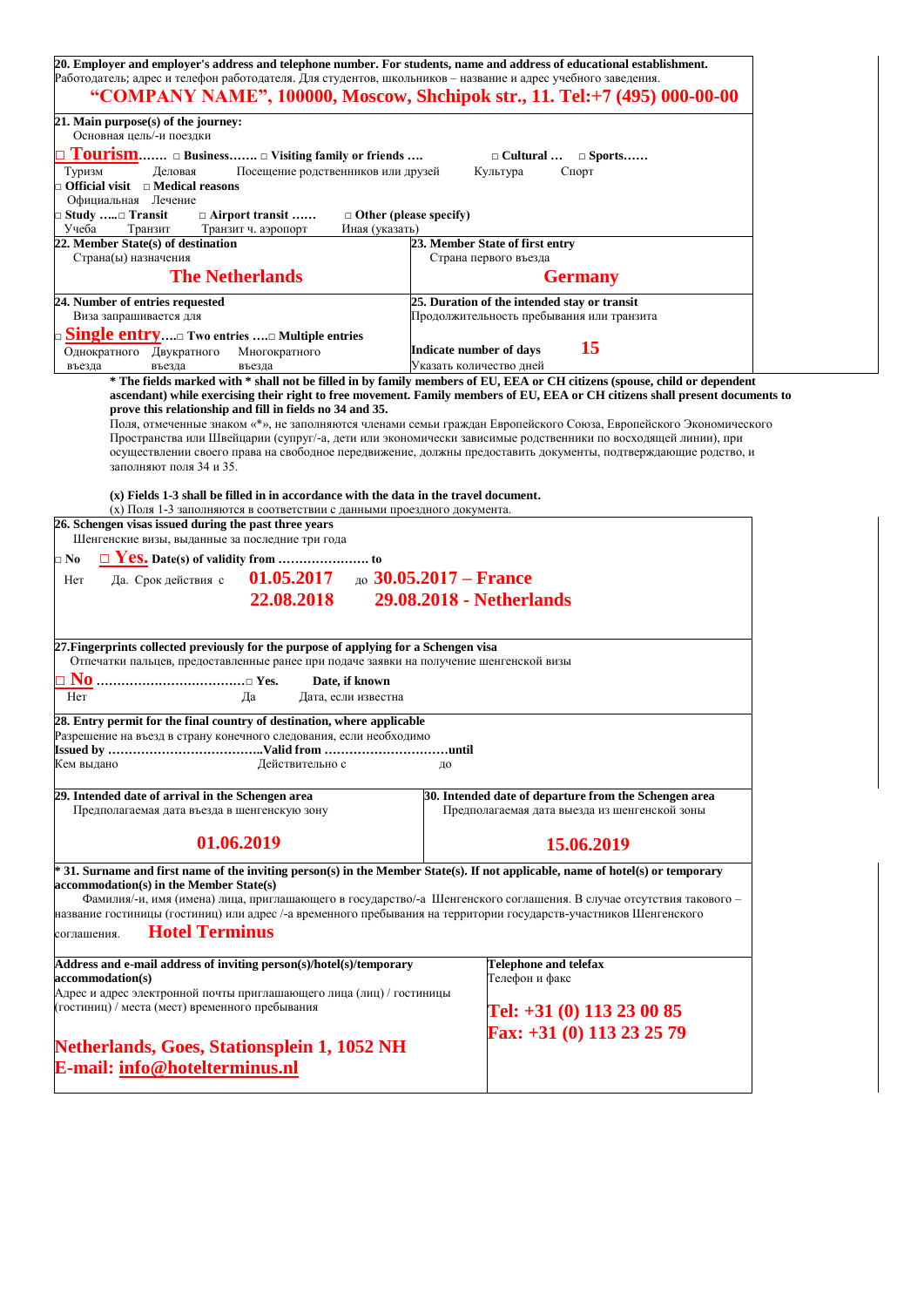| *32. Name and address of inviting company/organisation<br>Название и адрес приглашающей компании / организации                                                                                                         |                    |                                                                                | Telephone and telefax of company/organisation<br>Телефон и факс компании / организации                |       |
|------------------------------------------------------------------------------------------------------------------------------------------------------------------------------------------------------------------------|--------------------|--------------------------------------------------------------------------------|-------------------------------------------------------------------------------------------------------|-------|
| Surname, first name, address, telephone, telefax, and e-mail address of contact person in company/organisation<br>Фамилия, имя, адрес, телефон, факс и адрес электронной почты контактного лица компании / организации |                    |                                                                                |                                                                                                       |       |
| *33. Cost of travelling and living during the applicant's stay is covered<br>Расходы заявителя на проезд и во время пребывания оплачивает                                                                              |                    |                                                                                |                                                                                                       |       |
| <b>phy the applicant himself/herself</b>                                                                                                                                                                               |                    | Спонсор (приглашающее лицо, компания,                                          | $\Box$ by a sponsor (host, company, organisation), please specify                                     |       |
| сам заявитель                                                                                                                                                                                                          |                    | организация), указать                                                          |                                                                                                       |       |
|                                                                                                                                                                                                                        |                    | $\ldots \ldots \square$ referred to in field 31 or 32                          |                                                                                                       |       |
| <b>Means of support</b>                                                                                                                                                                                                |                    | Упомянутые в пунктах 31 и 32<br>$\ldots \ldots \square$ other (please specify) |                                                                                                       |       |
| Средства                                                                                                                                                                                                               |                    | Иные (указать)                                                                 |                                                                                                       |       |
| $\mathsf{\supset} \mathbf{Cash}$                                                                                                                                                                                       |                    |                                                                                |                                                                                                       |       |
| Наличные деньги                                                                                                                                                                                                        |                    | <b>Means of support</b>                                                        |                                                                                                       |       |
| $\Box$ Traveller's cheques<br>Дорожные чеки                                                                                                                                                                            | $\sqcap$ Cash      | Средства                                                                       |                                                                                                       |       |
| <u>n Credit card</u>                                                                                                                                                                                                   |                    | Наличные деньги                                                                |                                                                                                       |       |
| Кредитная карточка                                                                                                                                                                                                     |                    | $\Box$ Accommodation provided                                                  |                                                                                                       |       |
| <b>Pre-paid accommodation</b>                                                                                                                                                                                          |                    | Обеспечивается место проживания                                                |                                                                                                       |       |
| Предоплачено место проживания                                                                                                                                                                                          |                    | $\Box$ All expenses covered during the stay                                    | Оплачиваются все расходы во время пребывания                                                          |       |
| $\Box$ Pre-paid transport                                                                                                                                                                                              |                    | $\Box$ Pre-paid transport                                                      |                                                                                                       |       |
| Предоплачен транспорт                                                                                                                                                                                                  |                    | Оплачивается транспорт                                                         |                                                                                                       |       |
| $\Box$ Other (please specify)                                                                                                                                                                                          |                    | $\Box$ Other (please specify)                                                  |                                                                                                       |       |
| Иные (указать)                                                                                                                                                                                                         |                    | Иные (указать)                                                                 |                                                                                                       |       |
| 34. Personal data of the family member who is an EU, EEA or CH citizen<br>Личные данные члена семьи, являющегося гражданином Европейского Союза, Европейского Экономического<br>Пространства или Швейцарии             |                    |                                                                                |                                                                                                       |       |
| Surname                                                                                                                                                                                                                |                    | First name(s)                                                                  |                                                                                                       |       |
| Фамилия                                                                                                                                                                                                                |                    | Имя (имена)                                                                    |                                                                                                       |       |
| Date of birth                                                                                                                                                                                                          | <b>Nationality</b> |                                                                                | <b>Number of travel</b>                                                                               |       |
| Дата рождения                                                                                                                                                                                                          | Гражданство        |                                                                                | document or ID card<br>Номер паспорта или<br>удостоверения личности                                   |       |
| 35. Family relationship with an EU, EEA or CH citizen<br>Родство с гражданином Европейского Союза, Европейского Экономического Пространства или Швейцарии<br>$Cv$ пруг $-a$<br>Ребенок<br>Внук/-чка                    | Иждивенец          |                                                                                |                                                                                                       |       |
| 36. Place and date                                                                                                                                                                                                     |                    |                                                                                | 37. Signature (for minors, signature of parental authority/legal                                      | $-3-$ |
| Место и дата                                                                                                                                                                                                           | guardian)          |                                                                                |                                                                                                       |       |
| Moscow, 00.00.2019                                                                                                                                                                                                     |                    |                                                                                | Подпись (для несовершеннолетних - подпись лица с<br>полномочиями родителей / законного представителя) |       |